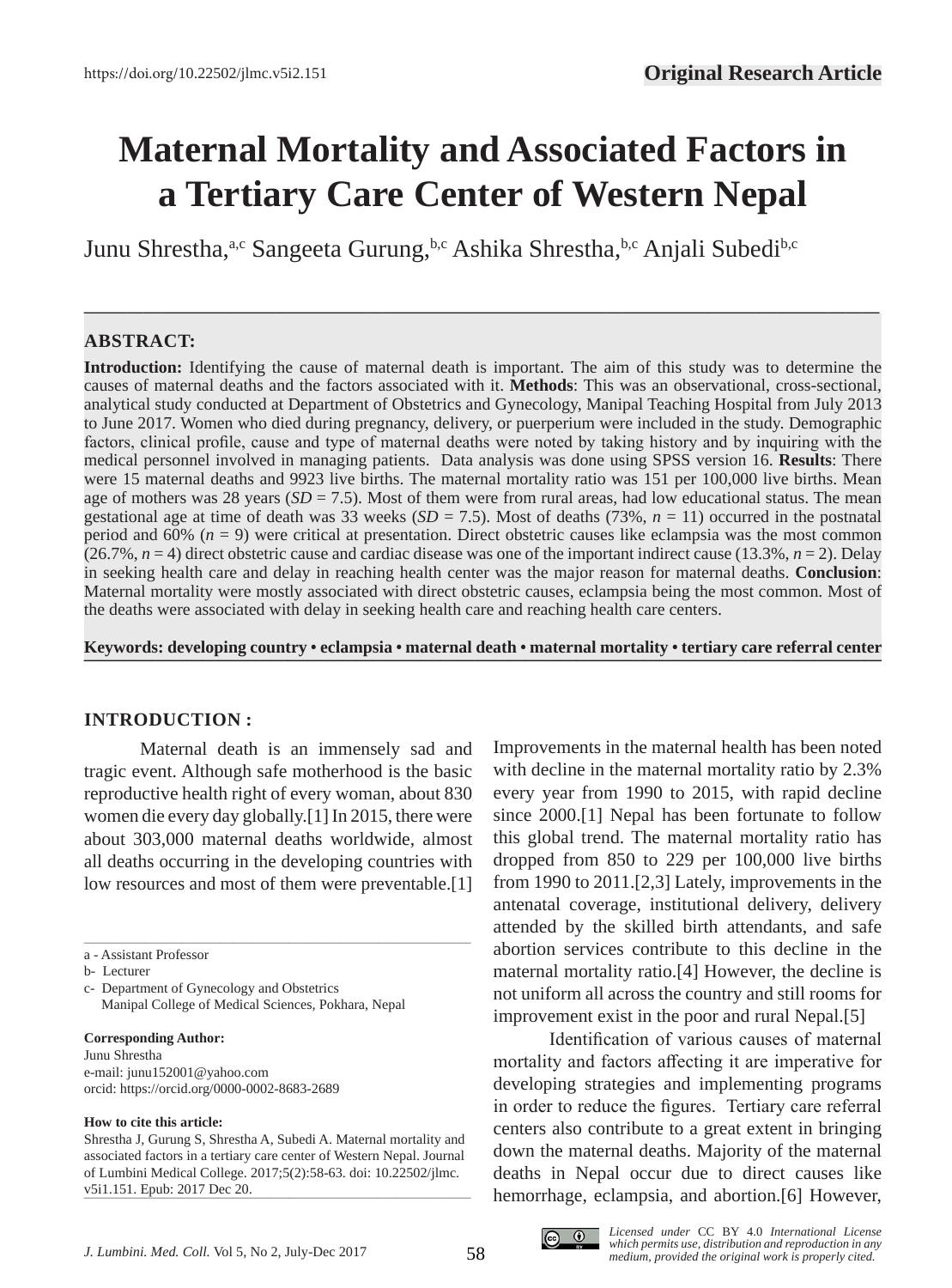the causes of maternal deaths in the tertiary care referral centers could be different than that observed in the community. At the same time, maternal deaths in poor resource country like ours is known to be attributed to three delays: Delay in seeking health care, delay in reaching health center, and delay in receiving appropriate and adequate treatment.

There are studies to determine factors associated with maternal mortality in different parts of Nepal. However, such factors in a tertiary care referral center of Western Nepal is not known. Therefore, this study was conducted to determine factors associated with maternal mortality in a tertiary care center of Western Nepal.

## **METHODS:**

This observational, cross-sectional, analytical study was conducted in the Department of Obstetrics and Gynecology of Manipal Teaching Hospital, Pokhara from July 2013 to June 2017. It is a tertiary care referral center of Western Nepal. Permission was taken from the institutional review committee of the institute prior to commencement of this study.

The study population was the mothers who died during pregnancy, delivery, or within 42 days of delivery. Delivery could be by vaginal route or by Cesarean section. Women who died within six weeks following ectopic pregnancy or abortion were also included in the study.

All patients who were admitted in the obstetric ward or in the intensive care unit of our hospital were closely observed. The patients who developed serious morbidity following admissions in the hospital were followed up. These cases were noted during the morning meetings in the department or in the ward rounds. Those patients who died were included in the study.

Demographic data like age, address, educational status, status of booking were noted from history taking. State of pregnancy - parity, gestational age, diagnosis, and clinical status at the time of admission were also noted. Whenever required, information were taken from the charts and from the medical personnel involved in her treatment. Mode of delivery and the neonatal outcome were noted as well. Information regarding the time and cause of maternal deaths, the critical interventions provided in the management were obtained. Information were also obtained from the confidential inquiries held in the department following every maternal mortality.

Relatives of all patients, especially those who presented in critical condition, were inquired about the reason for arriving late. The information provided was analyzed to determine where the delay had been and for what reason.

The number of live birth during the study period was also noted and the maternal mortality ratio was calculated.

The data analysis was done using SPSS™ Version 16. Descriptive data were presented as frequency and percentage. Non parametric Chisquare test and Fisher Exact test were used to analyze relationship between categorical data. P value less than 0.05 was considered statistically significant.

# **RESULTS:**

There were 15 maternal deaths during a period of four years. There were total of 9923 live births. Therefore, the maternal mortality ratio (MMR) was 151 per 100,000 live births. Mean age of the mothers was 28 years  $(SD = 7.5)$ .

The demographic and obstetric variables of the patients are presented in Table 1. None of the variables had a statistically significant difference as analyzed by *Chi-square* test.

Condition of the mothers and provisional diagnosis at the time of admission are presented in Table 2. Most of the patients (60%) were unstable at the time of admission and included cases of pregnancy induced hypertension, sepsis, and hemoperitoneum. Among the stable patients at admission, two cases died of embolism and the other two died of postpartum hemorrhage; one following vaginal delivery and other following cesarean section.

*Table* 1*: Demographic and obstetric characteristics of the study population (N = 15)*

|                           | p                                  |          |                         |  |
|---------------------------|------------------------------------|----------|-------------------------|--|
|                           | <b>Demographic Characteristics</b> | n(%)     | <b>Stats</b>            |  |
| Age (Years)               | < 19                               | 3(20)    | $X^2=1.6$               |  |
|                           | $20 - 35$                          | 7(46.7)  | $df=2$                  |  |
|                           | > 35                               | 5(33.3)  | $p=0.5$                 |  |
| Residence                 | urban                              | 9(60)    | $X^2 = 0.6$             |  |
|                           | rural                              | 6(40)    | $p=0.5$                 |  |
| Educational<br>status     | primary level or below             | 10(66.7) |                         |  |
|                           | secondary level or<br>above        | 5(33.3)  | $X^2 = 1.66$<br>$p=0.2$ |  |
| Antenatal<br>registration | unbooked                           | 6(40)    | $X^2 = 0.6$             |  |
|                           | booked                             | 9(60)    | $p=0.44$                |  |
| Parity                    | para $\leq$ 2                      | 11(73.3) | $X^2 = 3.2$             |  |
|                           | para > 2                           | 4(26.7)  | $p=0.07$                |  |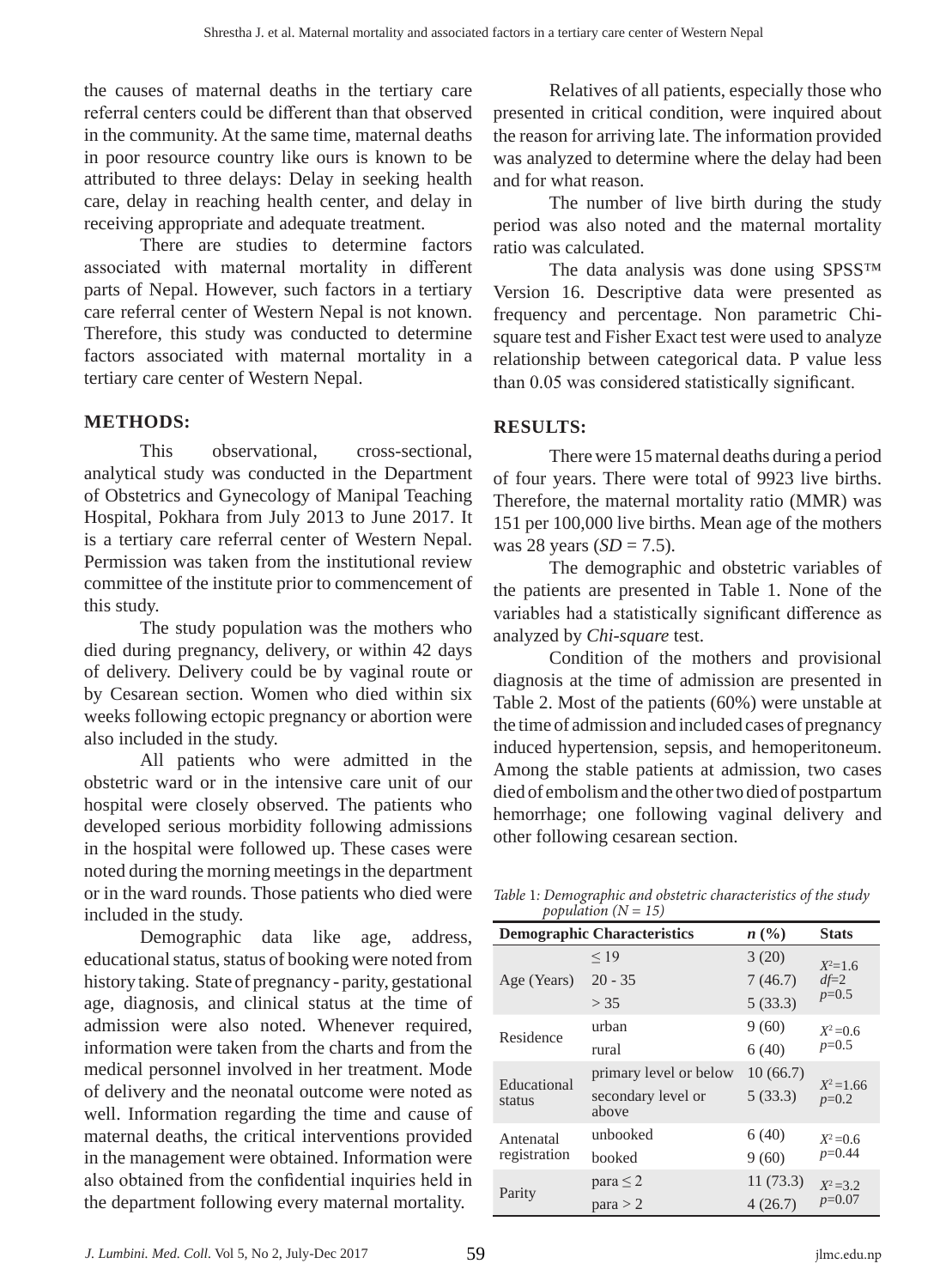Table 3 presents the gestational age and the time of death, mode of delivery and neonatal outcome. Most of the maternal deaths occurred between 29 to 37 weeks of gestation. Mean gestational age at time of death was 33 weeks  $(SD = 7.5)$ . Most of the mothers died in the postpartum period. More than 50% of the women had been delivered by cesarean section with one postmortem cesarean section. Almost 54% of the mothers had live born babies.

Cause and type of maternal deaths are given in Table 4. Two-thirds of the deaths were due to direct causes with eclampsia leading the list.

*Table* 2*: Condition of the mothers and provisional diagnosis at the time of admission (N =15)*

|           | <b>Condition and diagnosis</b>                 | $n\ (\%)$ |
|-----------|------------------------------------------------|-----------|
| Condition | stable                                         | 6(40)     |
|           | unstable                                       | 9(60)     |
| Diagnosis | septicemia                                     | 3(20)     |
|           | eclampsia                                      | 4(26.7)   |
|           | severe preeclampsia                            | 1(6.7)    |
|           | impending eclampsia with asthma                | 1(6.7)    |
|           | postdated pregnancy                            | 2(13.3)   |
|           | advanced Preterm labor with cardiac<br>disease | 1(6.7)    |
|           | Transverse lie at term                         | 1(6.7)    |
|           | Jaundice with oligohydramnios at 35<br>weeks   | 1(6.7)    |
|           | Hemoperitoneum (? ruptured uterus)             | 1(6.7)    |

*Table* 3*: Gestational age, mode of delivery, and time of maternal death and neonatal outcome*  $(N = 15)$ 

| <b>Characteristics</b> |                            | n(%)     |
|------------------------|----------------------------|----------|
|                        | $\leq$ 12 weeks            | 1(6.7)   |
|                        | $13-28$ weeks              | 0        |
| Gestational age        | 29-36 weeks                | 11(73.3) |
|                        | $\geq$ 37 weeks            | 3(20)    |
|                        | vaginal delivery           | 3(20)    |
|                        | vacuum delivery            | 1(6.7)   |
| Mode of delivery*      | LSCS <sup>#</sup>          | 8(53.3)  |
|                        | postmortem CS <sup>s</sup> | 1(6.7)   |
|                        | antepartum                 | 2(13.3)  |
| Timing of death        | intrapartum                | 2(13.3)  |
|                        | postpartum                 | 11(73.3) |
|                        | abortion                   | 1(6.7)   |
| Neonatal outcome*      | stillborn                  | 5(33.3)  |
|                        | live born                  | 8(53.3)  |

*\*One patient had septicemia following unsafe abortion and one antepar-tum death baby was not delivered; # Lower segment Cesarean section; \$ Cesarean section*

| <b>Characteristics</b> |                                       | n(%)     |
|------------------------|---------------------------------------|----------|
| Cause of<br>death      | Post-partum hemorrhage                | 2(13.3)  |
|                        | Eclampsia                             | 4(26.7)  |
|                        | Septic abortion                       | 1(6.7)   |
|                        | Chorioamnionitis                      | 1(6.7)   |
|                        | Pulmonary embolism                    | 1(6.7)   |
|                        | Amniotic fluid embolism               | 1(6.7)   |
|                        | Eisenmenger syndrome                  | 1(6.7)   |
|                        | Primary pulmonary artery hypertension | 1(6.7)   |
|                        | Retroperitoneal hemorrhage            | 1(6.7)   |
|                        | Septicemia                            | 2(13.3)  |
| Type of                | Direct                                | 10(66.7) |
| death                  | Indirect                              | 5(33.3)  |

Table 5 presents the critical interventions provided before the maternal deaths. Critical interventions like mechanical ventilator support were required for most of the patients. Almost 80 % were admitted in the intensive care unit prior to their deaths. All patients with eclampsia received Magnesium sulphate.

The delay was considered when the patient reported late and had they presented early probably they could have been saved. In 10 (66.7%) mothers, there was delay at the community level in seeking health care and in reaching the health facility due to various reasons. None of the factors among age, residence in terms of rural or urban, educational status, booking status, and parity had a significant relationship with delay in seeking health care as shown in Table 6.

Delay in seeking health care was observed in four patients with eclampsia, four patients with

| <b>Critical Interventions*</b>                                                                                                 | n (%)   |
|--------------------------------------------------------------------------------------------------------------------------------|---------|
| High grade antibiotics (Meropenem,<br>Piperacillin and Tazobactum, Clindamycin)                                                | 6(40)   |
| Inotropes                                                                                                                      | 5(33.3) |
| Dialysis                                                                                                                       | 2(13.3) |
| Mechanical ventilation                                                                                                         | 8(53.3) |
| Re-laparotomy                                                                                                                  | 1(6.7)  |
| Magnesium sulphate                                                                                                             | 4(26.7) |
| Massive transfusion of blood and its products<br>(more than 5 pints of blood and blood products)<br>transfusion over 12 hours) | 4(26.7) |
| <b>ICU</b> admission                                                                                                           | 12 (80  |

*\* more than one critical intervention required in more than one case.*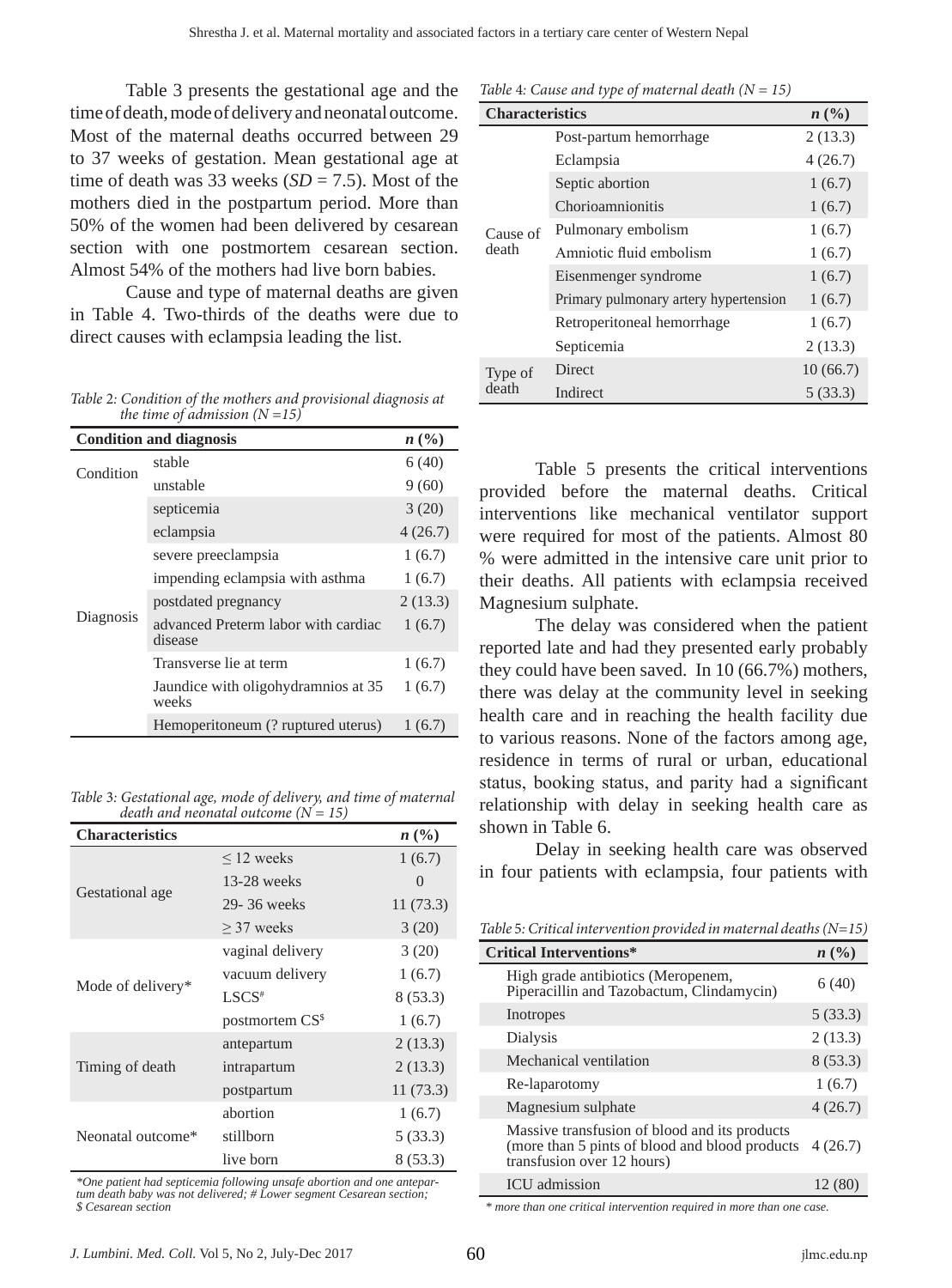| Table 6: Factors associated with deaths due to delay in seeking |  |  |  |
|-----------------------------------------------------------------|--|--|--|
| and reaching health care $(N = 15)$                             |  |  |  |

| <b>Characteristics</b> |                             | <b>Delay</b>   | N <sub>0</sub><br>delay | p       |
|------------------------|-----------------------------|----------------|-------------------------|---------|
|                        | $\leq$ 19                   | 3              | $\theta$                |         |
| Age (years)            | $20 - 35$                   | $\overline{4}$ | 3                       | $0.62*$ |
|                        | $\geq$ 35                   | 3              | 2                       |         |
| Area of                | rural                       | 7              | 2                       | $0.33*$ |
| residence              | urban                       | 3              | 3                       |         |
| Educational            | primary level or<br>below   | $\mathfrak{D}$ | $\mathfrak{D}$          | $0.56*$ |
| level                  | secondary level or<br>above | 8              | 3                       |         |
|                        | unbooked                    | 5              | 1                       |         |
| Booking status         | booked                      | 5              | 4                       | $0.58*$ |
|                        | para $\leq$ 2               | 6              | 5                       | $0.23*$ |
| Parity                 | para > 2                    | 4              | $\left( \right)$        |         |

\* *Fisher Exact* test

infections and two patients with cardiac disease undiagnosed prior to admission. Delay in diagnosis and treatment was noted in three patients: Diagnosis of hemoperitoneum following Cesarean section in one, prompt management of postpartum hemorrhage in second, and early management of embolism in third case..

### **DISCUSSION:**

Maternal mortality is an important indicator the maternal health status, health care delivery system of the country and the status of woman in the society. WHO estimated MMR of Nepal in 2015 was 258 per 100,000 live births. In our study, maternal mortality ratio was calculated to be 151 per 100,000 livebirths much lower than that of the country. This is much lower than maternal mortality studies done in the other parts of Nepal as this is a more recent study and this study is not community based.[7,8,9,10]

More than 50% of the maternal deaths were in adolescent and elderly gravidas. Similar observations were made in other studies.[10,11] As extremes of age is one of the known high risk factors in pregnancy, more deaths were observed when these two groups were combined. Mean age was 28 years similar to that of other studies.[10,11] In the present study, most of the women were from rural area as in the studies done in Nepal and India.[8,12,13,14] However, the difference of area of residence was not found to be statistically significant in our study. Nevertheless, it is difficult to infer that women

residing in rural and urban areas are equally at risk of suffering mortality as the sample population in our study is too small.

Most of the patients had low level of education (primary) as in other studies.[8,11,12,13,14,15] In terms of antenatal registration and supervision of pregnancy, it was paradoxically observed in this study that 60% of the mortality was in women who had antenatal supervision. Antenatal supervision is important and maternal mortality has been more common in women who do not have antenatal care as observed in many other studies.[10,11,12,13,14,15] In the present study, however, though most of the women were booked during their pregnancy, only two (13.3%) were booked at our center while 46.7% were booked outside with majority being booked at health post. The quality of antenatal care and supervision is important in preventing the maternal deaths. Proper antenatal care not only supervises pregnancy and its complications, but also imparts knowledge about the danger signs in pregnancy and when to seek health care. Therefore, quality of care should improve to bring about favorable results. Most of them were multiparous though it was not statistically significant. Similar observations were made in other studies.[8,11,13,14,15]

Most of the deaths occurred in the postpartum period as in the other studies.[8,9,10,12,15] Maternal deaths were more common in the later part of the pregnancy. In our study, more than 90% woman who died, had delivered in the third trimester. Similar results were observed in other studies.[8,10,12,13] Hemorrhage, hypertensive disorders, and infection are the vital causes of maternal death and are more common in the latter part of gestation. Therefore, latter trimesters of pregnancy harbors more risk and thus close supervision is needed during this time as advised by others.[16]

Almost two-thirds of mothers were brought in a critical condition. Arrival in a critical condition as shown in other studies is one of the major factors leading to death.[8,10] All patients with eclampsia (26%) and all with infection (26%) had presented late in a critical state in our study. Early presentation at the time they had impending eclampsia could have prevented deaths. Also in patients presenting with sepsis, death could have been avoided if had not come so late in terminal state. Delay in seeking health care was the factors leading to maternal deaths in our study. Delay to seek health care was due to several reasons - lack of information as most of these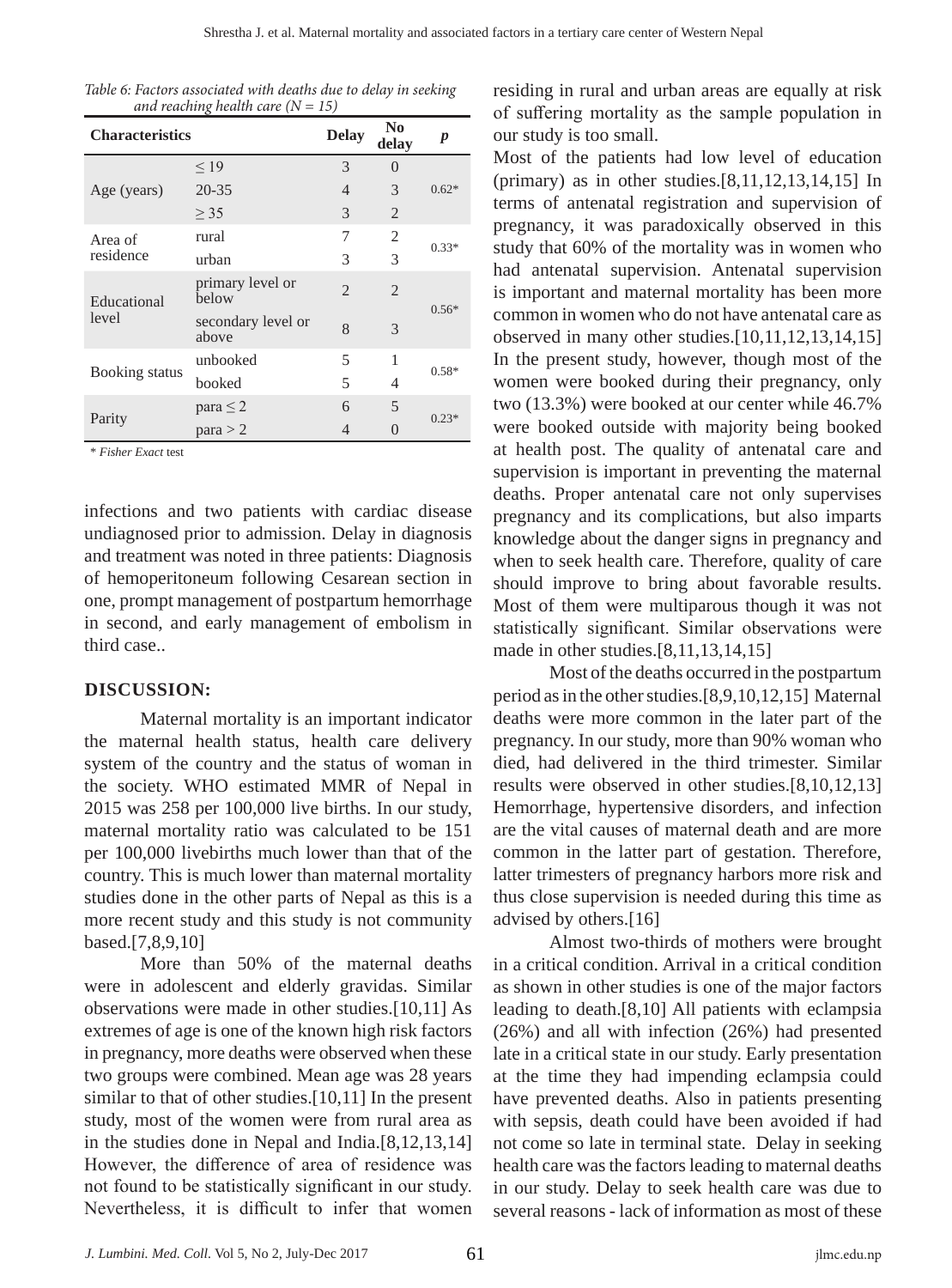patients did not have antenatal care and also those who were booked at health center had substandard care and were not properly educated about when to seek health care service.

It has also been suggested that knowledge and education are the major factors that affect health seeking behavior of women and affects the health status of a women as seen in our study.[17,18] Lack of transport especially at night, inaccessibility to health care due to topography of our country also contributed to late arrival to health care facility.

Most (67%) of the maternal deaths were due to direct causes and remaining 33% due to indirect causes. Classical triad of maternal mortality as in any developing country – eclampsia, postpartum hemorrhage, and infection was observed in our study. All of these causes are the preventable causes of maternal death. Other causes of mortality were embolism, cardiac disease, retroperitoneal bleed, and septicemia unrelated to pregnancy. Hemorrhage was the major killer in maternal mortality and morbidity study conducted by the government of Nepal. [6] Similar was the observation in other studies conducted in tertiary care centers.[10,11,13,14,15,19] Eclampsia was the leading cause in other studies. [8,12] Abortion related deaths occurred only in one patient over a period of four years unlike in a study in eastern Nepal were abortion related deaths were more common.[9] It could be due to easier access to safe abortion service in our region.

Eclampsia was the leading cause of maternal mortality. Of all these patients, only one had received magnesium sulfate for seizures. Therefore, proper education and information to the health care providers about primary care prior to referral would help in preventing such maternal death. This also emphasizes on the need to improve quality of antenatal care and management.

Cardiac disease was the indirect cause of maternal death contributing to 13.3% of the death. These pre-existing medical disorders were unknown prior to admission and so delay was noted here as well. Similar observations were noted in another study.[8] Antenatal diagnosis and optimization of clinical condition prior to conception could probably prevent these deaths. This could be possible only with an appropriate antenatal care and patient education. Suspected embolism was an important cause of maternal death. Amniotic fluid embolism was suspected in one of the patients and pulmonary embolism in the other. High index of suspicion and prompt management with multidisciplinary approach could be of help in such cases. Thromboembolism prevention by using heparin in high risk cases is not routinely practiced in our center though deaths due to thromboembolism has been reported in most of the maternal mortality studies.

It has been observed in our study that most of the delay leading to maternal deaths has been at the community level – delay to seek health care and to reach on time. Importance of education, woman empowerment, encouraging quality antenatal care at the community level should be stressed upon. Government should also work at making quality health services available at periphery. Transportation facilities should be made more accessible and affordable. At hospital level, appropriate guidelines and protocols should be formulated for management of common obstetric complications.

This study was conducted for a short period of time and therefore has small sample size. Probably a longer study period would provide us with a more meaningful data.

## **CONCLUSION:**

Maternal mortality ratio was 151 per 100, 000 live births. Most of the maternal deaths were due to direct obstetric complications like eclampsia, infection and hemorrhage which are all preventable causes of maternal mortality. Most of the delays had been at the community level in seeking and reaching health leading to the maternal deaths.

## **Funding:**

No funds were available for this study

# **Completing Interest:**

No benefits in any form have been or will be received from a commercial party related directly or indirectly to the subject of this article.

# **Acknowledgement:**

- 1. Faculty members and Medical Officers of Department of Obstetrics and Gynecology.
- 2. Dr. Prakash Thapa.